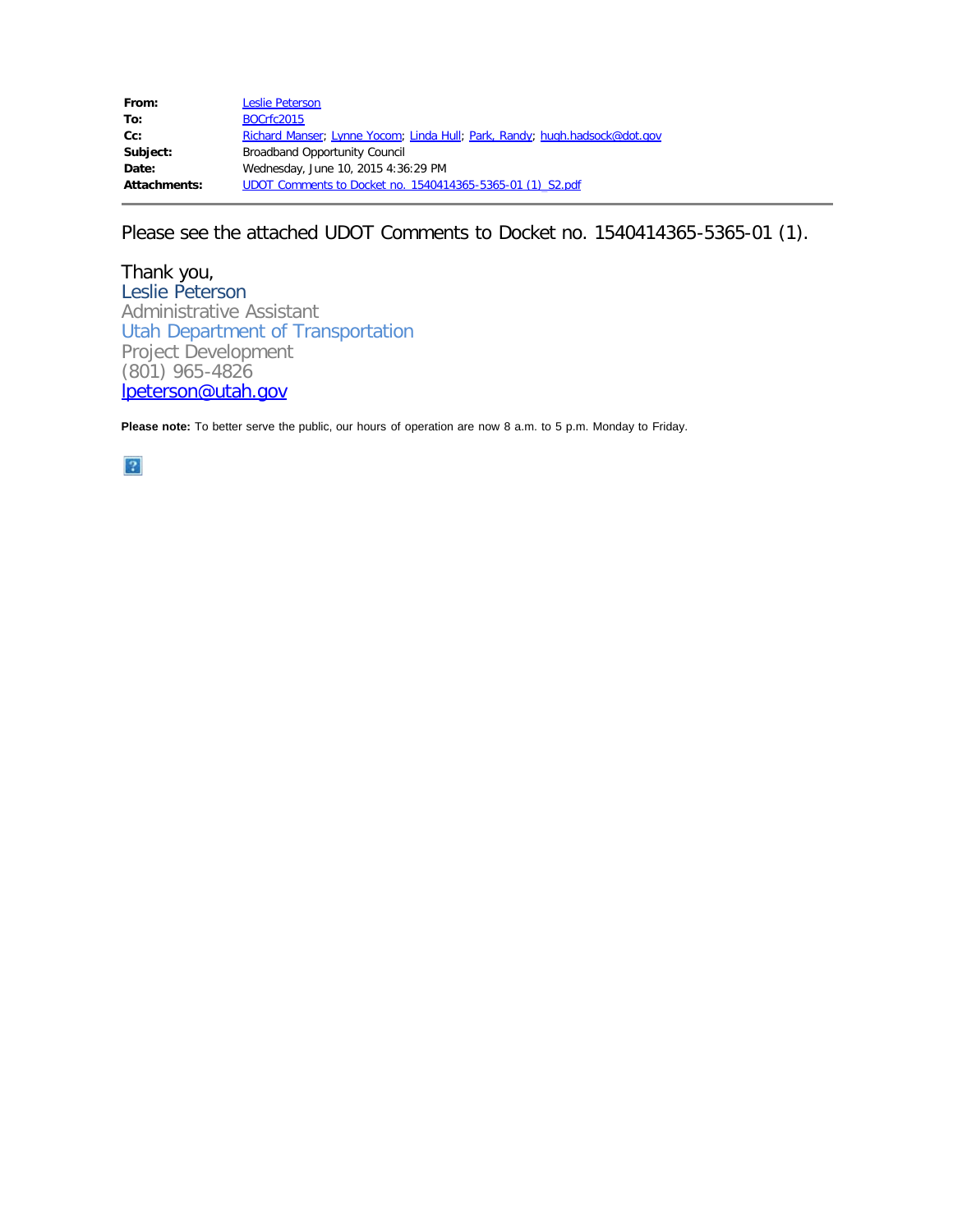

#### State of Utah

**GARY R. HERBERT** Governor

**SPENCER J. COX** Lieutenant Governor

June 10, 2015

National Telecommunications and Information Administration (NTIA) U.S. Department of Commerce Broadband Opportunity Council 1401 Constitution Avenue NW, Room 4626 Washington, DC 20230 (sent via email to: BOCrfc2015@ntia.doc.gov)

DEPARTMENT OF TRANSPORTATION

CARLOS M. BRACERAS, P.E.

SHANE M. MARSHALL, P.E.

**Executive Director** 

Deputy Director

**Comments to the Broadband Opportunity Council in response to the Council's Notice and Request for comment published in the Federal Register April 29, 2015 (Docket No. 1540414365-5365-01)**

Dear Broadband Opportunity Council,

The Utah Department of Transportation (UDOT) appreciates the opportunity to provide comments to the Broadband Opportunity Council in response to the Council's Notice and Request for comments on expanding broadband deployment and adoption by addressing regulatory barriers and encouraging investment and training.

UDOT supports the Council's goals of providing broadband service to unserved and underserved populations and believes this is best accomplished through public-private partnerships and streamlining federal regulations which in some cases are a significant barrier. Any proposed changes to federal regulations should recognize these successes, promote their continuation, and remove unnecessary barriers where appropriate.

#### **General Principles**

The following general principles should be understood from a highway operating agency's perspective and protected when considering changes in federal regulations.

Project Development • Telephone (801) 965-4173 • Facsimile (801) 965-4564 • www.udot.utah.gov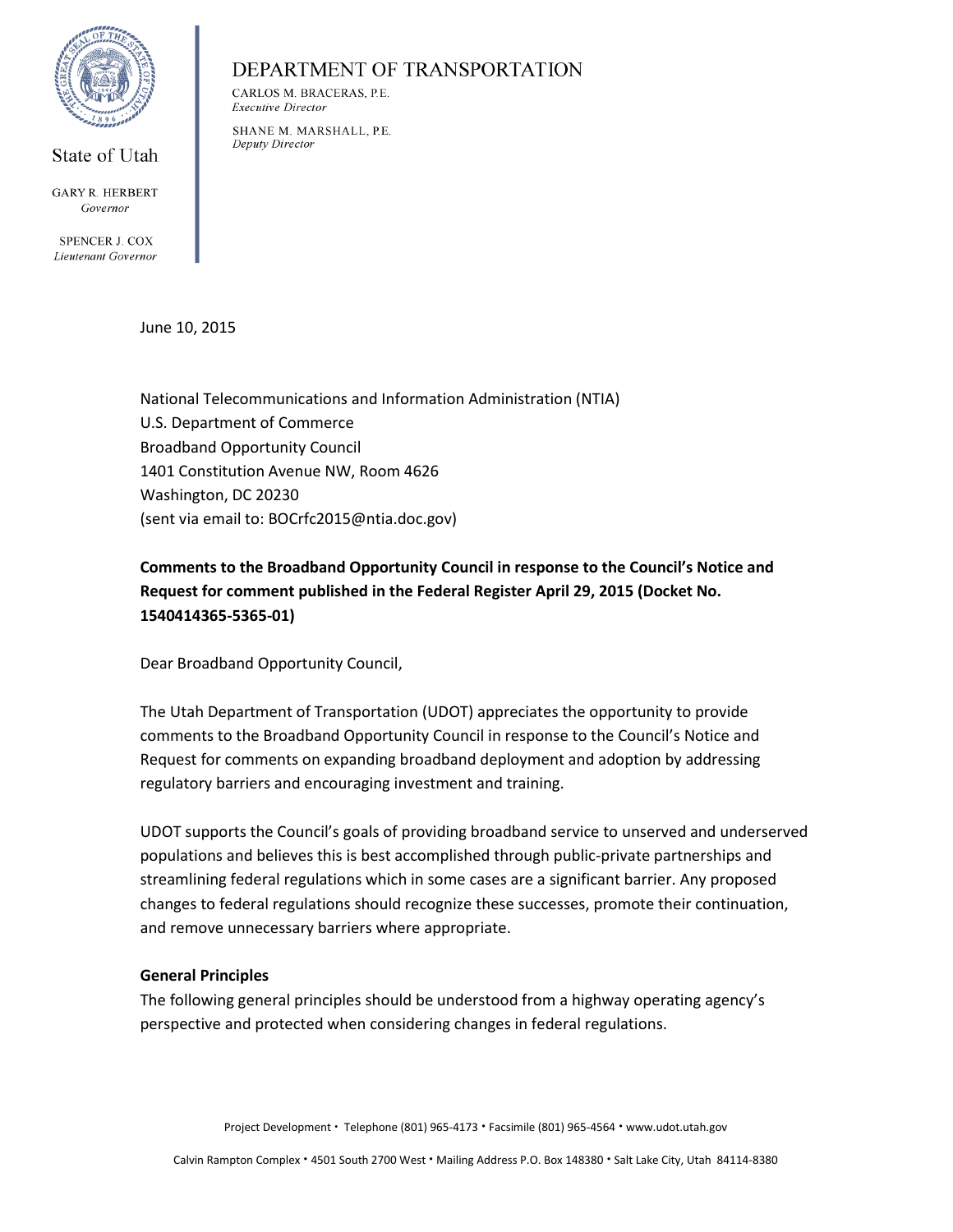A. **Public Private Partnerships**. UDOT has successfully used public-private partnerships to enable expansion of service provider networks to unserved and underserved areas of the state for many years. These partnerships began in the late 1990s when a change in federal law allowed the states to accommodate longitudinal access of telecommunications facilities within interstate rights-of-way under certain conditions. Utah subsequently changed its state law to allow companies to lease or barter in-kind for this access. These successful public private partnerships have enabled UDOT to significantly expand its highway operations over large remote expanses of the state as well as enabling private providers to expand their service. An example of a successful public private partnership is the Scipio to Holden interstate project that included fiber and conduit. Scipio is a very rural town close to the center of Utah. The current incumbent local exchange carrier (ILEC) was a copper only plant that was out of space and did not have the ability to provide good broadband services. Even though system upgrades were needed the ILEC was not in any hurry to provide them because there was no competition. The Scipio school was not connected to high speed internet because there was no service available. Cell phones in the area had very poor connectivity because they were not connected to fiber backbones. A rural competitive local exchange carrier (CLEC) decided that by partnering with UDOT it could afford to provide service to Scipio and the surrounding area. The big difference between the ILEC and CLEC service is that the CLEC built a new high speed fiber network to deliver services. The town of Scipio now has two choices for phone service and business, schools and residents now can get high speed internet. As a result of the new CLEC service the ILEC decided it needed to upgrade and provide better service. An area that was underserved now has great service and cell phones now have strong signals. Broadband prices are reasonable because of two competing providers. By partnering UDOT facilitated a rural community getting high speed connectivity.

B. **Value of Interstate and Federal-aid Rights-of-Way Enables Public Private Partnerships**. A key principle to the success of public private partnerships is the property value of interstate right-of-way. When the interstate system was built, billions of dollars were spent to purchase expansive linear corridors, remove all longitudinal utility lines and consolidate utility crossings. This initial investment is fiercely protected by the states to keep the interstates operating efficiently without constant interruptions for utility work, to minimize risks imposed by utility lines in the roadway, and to keep future reconstruction and repair costs low. Experience has shown that road project schedules and costs are significantly impacted by utility relocations. With these principles in mind, states are sensitive to allowing any longitudinal utilities in interstate right-of-way. Where the return on investment can be justified to the state, and a private partner recognizes the value of using expansive linear corridors relatively free of obstructions and other utilities, public private partnerships make sense for all parties. The property value of linear highway corridors is a major incentive enabling public private partnerships. Proposed policy changes need to retain this principle.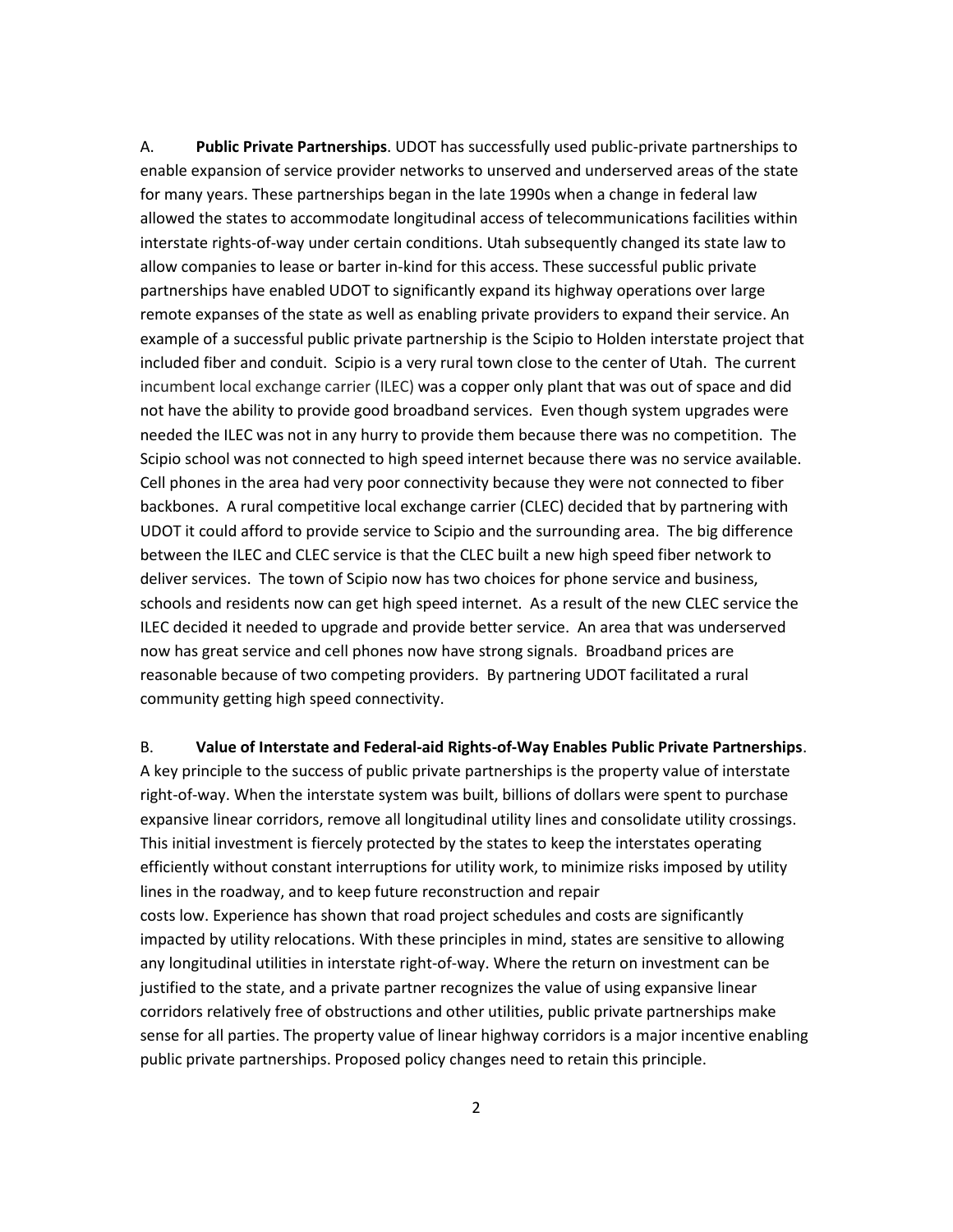C. **States and Local Agencies Control Highway Rights-of-Way.** The primary purpose of a highway is to move people and goods by vehicles. A secondary benefit of highway rights-of-way is accommodation of public utilities. Construction, maintenance and operation of highways are primarily paid with user fees. Use of a highway right-of-way by utilities is subordinate to vehicular usage. States and local government agencies have enacted legal frameworks to manage highways and balance secondary uses. Permission is required prior to any third party encroaching on the highway right-of-way. Strict requirements may also be imposed depending on the nature of the encroachment and proposed work. State and local control of activities within highway rights-of-way is paramount to protecting their primary usage, and accomplishing community goals. These goals include protecting the public, minimizing delays, enhancing the environment, aesthetics, and promoting economic development. Control of highway rights-ofway needs to remain with the owners.

D. **Interaction with Federal Land Agencies.** In Utah federal agencies own two thirds of all lands. When interstates and other federal-aid highways were constructed, many easements were granted by federal agencies rather than fee title. A specific highway may traverse UDOTowned fee title and easements from multiple federal agencies along its route. The practice of issuing highway easements rather than fee title of federal property has led to conflicts operating, maintaining and improving the state highway system.

UDOT practice is to obtain fee title property when building a new road or widening an existing road. This standard practice facilitates operational decisions, permitting decisions, and negotiations with third parties. UDOT is unable to obtain fee title from federal land owners. When there are two owners of the land, confusion arises as to what rights are included/excluded within the easement and who the deciding parties are, mistakes are inadvertently made, and decisions by federal agencies are not always made promptly and transparently. These challenges are compounded an order of magnitude when UDOT is required to interact with multiple federal agencies when installing fiber optics along the highway and partnering with telecommunication companies.

A recent fiber optic and conduit build with a partner telecommunication company highlights exactly these issues. The telecom worked with UDOT and installed more than 100 miles of conduit and fiber on UDOT right of way. In exchange for use of UDOT right-of-way, the telecom provided fiber and conduit - allowing UDOT to communicate with its variable message signs, CCTV cameras, weather sensors, traffic sensors, traffic signals, maintenance sheds and any other device or location that needed to be connected to the traffic network. The telecom company benefitted from the partnership by gaining additional capacity to provide broadband service to underserved communities. UDOT cleared all the environmental requirements because it owns the conduit and part of the fiber optics. The telecom purchased the materials and did the installation.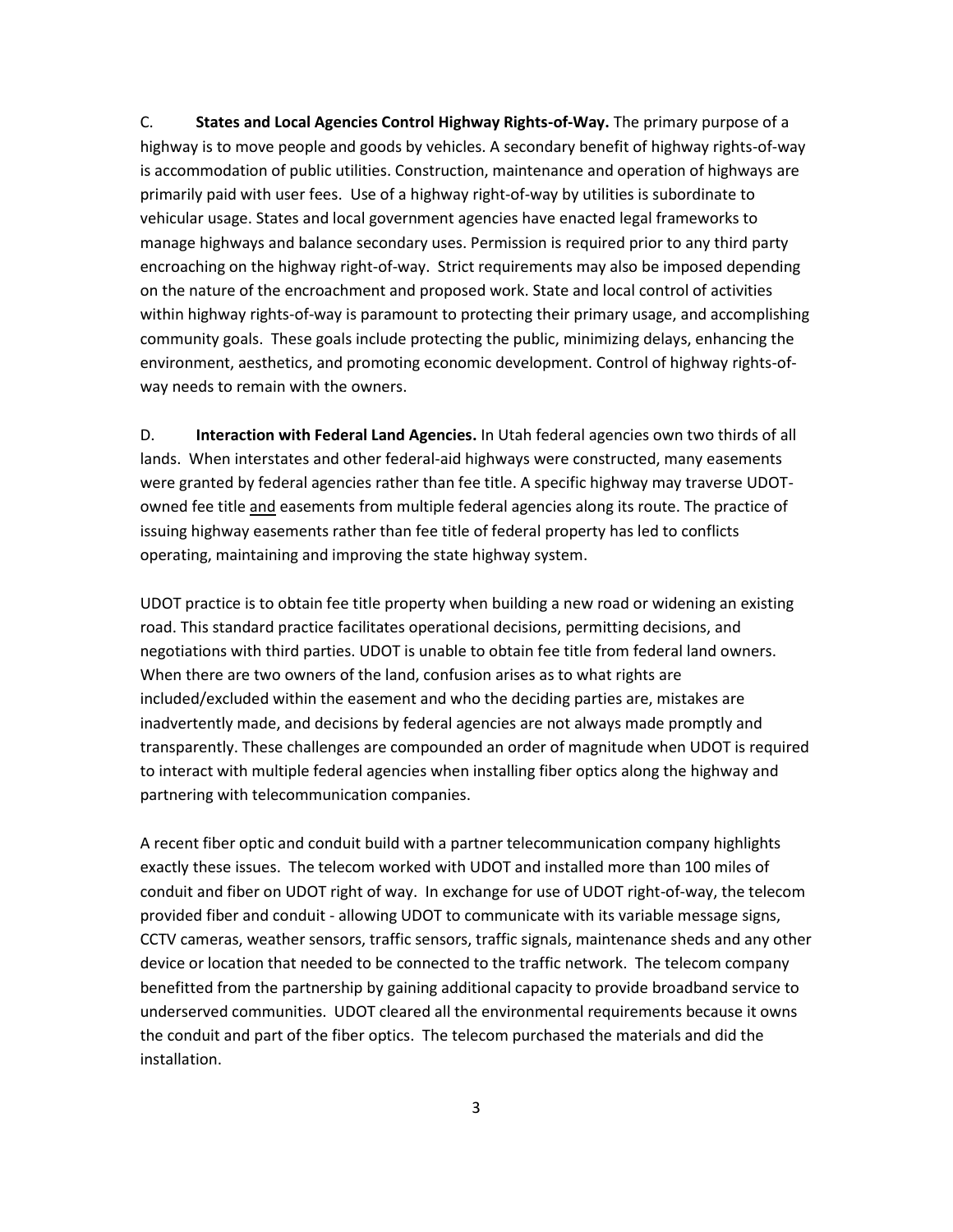While this completed public private partnership is now very successful, it almost didn't happen due to federal bureaucratic delays. UDOT works closely with FHWA when completing work on federal-aid highways. The installation of fiber optics and traffic systems on federal-aid highways known as Intelligent Transportation Systems (ITS) in public private partnerships is encouraged by FHWA in accordance with [Title 23 of the U.S. Code section 514 b. \(4\)](https://www.fhwa.dot.gov/.../title23usc.pdf) "*to promote the innovative use of private resources in support of intelligent transportation system development*". When the project was about 60% complete, Bureau of Land Management (BLM) notified the telecom and UDOT that both were in violation of BLM land rights. The BLM then required UDOT's telecom partner to obtain land use permits for any portion of the route that traversed easements on BLM land granted to FHWA/UDOT as part of the interstate system. Furthermore, the BLM would not issue any permits to the telecom company for work in areas that were not part of the partnership with UDOT until permits were obtained for work within the UDOT highway easements across BLM land. Project construction came to a complete halt while the BLM and the Federal Highway Administration (FHWA) disagreed about federal policies, definitions and which agency was allowed to make the decision. As a last resort, the telecom went ahead and obtained permits from BLM for the partnered work. The process caused significant and costly delays which threatened the telecom with loss of a major contract. In desperation the telecom reached out to a state senator's office for help. Completion of the project was delayed by over 8 months. These bureaucratic delays are costly and unnecessary. One agency not multiple agencies should control the permitting and usage of a parcel of land. One federal agency issuing partial oversight of an easement to another federal agency is a confusing and costly practice that needs to be changed.

#### **Response to RFC Questions**

In addition to the general principles stated above, UDOT offers the following responses to questions specified in the RFC document numbered to correspond with those questions:

# 5. **How can the federal government best collaborate with stakeholders (state, local, and tribal governments, philanthropic entities, industry, trade associations, consumer organizations, etc.) to promote broadband adoption and deployment?**

Response: Identify and authorize a single federal agency to collaborate with the state when it is partnering with a private provider to barter or share facilities which cross federal lands.

# 10. **Are there federal policies or regulations within the Executive Branch that create barriers for communities or entities to share federally-funded broadband assets or networks with other non-federally funded networks?**

Response: UDOT has led the way in partnering with telecommunication companies to facilitate broadband builds in urban and rural areas. Public private partnering encourages competition, enhances service in underserved areas, and provides service to unserved areas. UDOT uses highway right-of-way to install conduit and fiber systems in public private partnerships which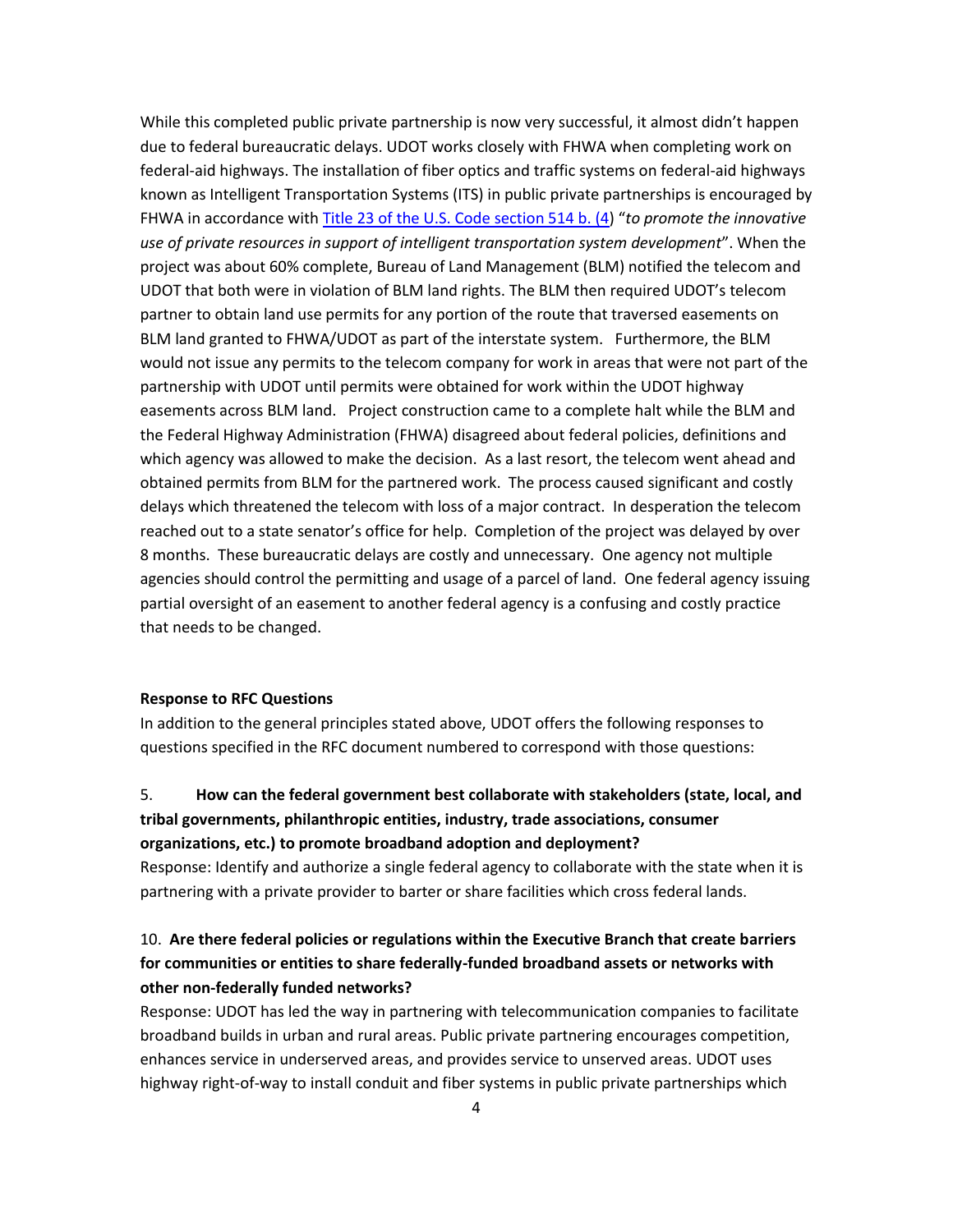support Intelligent Transportation Systems (ITS) used to manage traffic throughout the state. This is in accordance with [Title 23 of the U.S. Code section 514 b. \(4\)](https://www.fhwa.dot.gov/.../title23usc.pdf) "*to promote the innovative use of private resources in support of intelligent transportation system development*"

During federal highway project F-I15-5(54)179, the Bureau of Land Management (BLM) informed UDOT that there was a violation of the use of BLM land on the interstate project. BLM had heard that UDOT was partnering with telecommunication companies along the interstate right of way and allowing commercial traffic within UDOT conduit and fiber lines. BLM informed UDOT that the highway easement allowed use of the fiber and conduit systems for road purposes only and did not provide for private partner usage of UDOT conduits and fiber that crossed BLM managed land. UDOT assumed that since the Interstate was granted highway easements that UDOT, working closely with FHWA, would handle permitting for telecommunication access. BLM referenced an agreement between BLM and the FHWA known as the "Interagency Agreement between the Bureau of Land Management and the Federal Highway Administration Dated July 27, 1982" Section 3 of the agreement states:

*"BLM retains the authority to grant additional right-of-way uses within and across the appropriated highway or material site right-of-way. Such additional uses include, but are not limited to, transportation and utility systems for water, power, communications, oil and gas, or any other facilities which are in the public interest, are not directly associated with highway use, operation and related highway purposes, and are not inconsistent with Title 23 of the U.S. Code. The FHWA shall be consulted prior to the issuance of such authorizations".*

UDOT completed the project in partnership with the telecom company. UDOT built 10 miles of conduit and fiber and the telecom company built an additional 15 miles. This public private partnership effectively doubled the fiber miles available through this rural area for both entities. Of the 25 total miles of the newly installed communication system about 3.5 miles crossed the interstate highway easement that was granted by BLM for the Interstate. The telecom company was required to obtain an additional permit from BLM for the 3.5 miles prior to transmitting any commercial broadband traffic. These permit fees are in addition to what UDOT charged the company for ROW fees for use of the 25 miles of interstate right-of-way. The company is being charged twice for the same use authorized separately by FHWA and BLM. This is one example of a recurring problem throughout the state.

The 1982 agreement between BLM and FHWA needs to be updated to enable states to use public private partnerships and reflect numerous changes such as:

- The 1998 FHWA policy change allowing states to accommodate longitudinal access of utilities within interstate rights-of-way;
- The 1996 Telecommunications Act authorizing states to enter into agreements with telecom companies;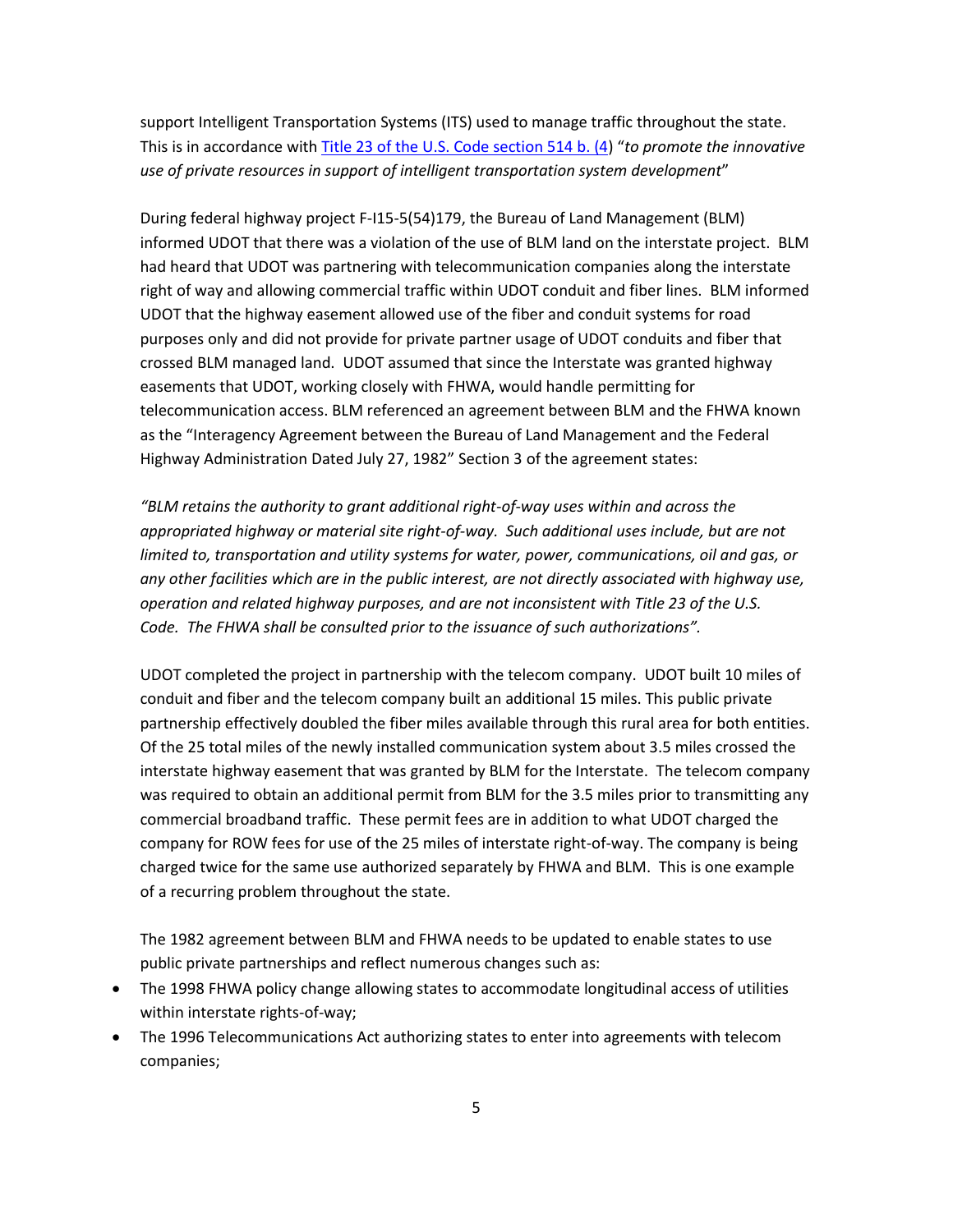- USC 23.514b(4) promoting innovative use of public private partnerships to promote development of ITS for highway operations; and
- Subsequent changes in state laws allowing longitudinal access to interstate highway right-ofway such as Utah Code Subsection 72-7-108(2)(a), "*except as provided in Subsection (4), the department may allow a telecommunication facility provider longitudinal access to the right-ofway of a highway on the interstate system for the installation, operation, and maintenance of a telecommunication facility*"

Highway right-of-way should be controlled by the states with FHWA as the lead federal agency when the right-of-way is granted by easement across federal lands. The double standard of state-owned interstate highway rights-of-way (with states having full control of fee title property purchased with federal monies during initial construction of interstate highways) versus easements across federal lands needs to be eliminated. This is primarily an issue in rural areas with a higher percentage of federal lands – in many cases directly impacting the same populations who are unserved and underserved with Broadband.

This one regulation creates the biggest barrier to getting broadband deployment to rural areas. UDOT has transportation corridors that can also be used as broadband corridors. UDOT needs the ability to continue promoting the build out of communication systems without highway projects being held hostage as federal agencies sort out old agreements from the 80's. UDOT encourages the correction or replacement of this agreement, or new policy that would grant the authority to permit public private partnerships for communication facilities on federal-aid highway rights-of-way that cross BLM lands to state Departments of Transportation through FHWA.

# 11. **Should the federal government promote the implementation of federally-funded broadband projects to coincide with other federally-funded infrastructure projects? For example, coordinating a broadband construction project funded by USDA with a road excavation funded by DOT?**

Response: As a practice, UDOT accommodates coincidental utility projects where they do not interfere with or add additional cost/schedule to the highway projects. In some cases, this is as simple as coordinating the work. Where a high risk of impact to the highway project exists, the utility work may need to be performed in advance of the highway project or included in UDOT's project contract and paid for by the utility owner. In some cases, having the utility work included in a highway project contract may cost the utility owner more. Coincidental work typically minimizes overall costs and impacts to the public. Promotion of coincidental work is a good practice, but should not interfere with highway project work. If there are additional costs to the highway project, these should be the responsibility of the utility owner.